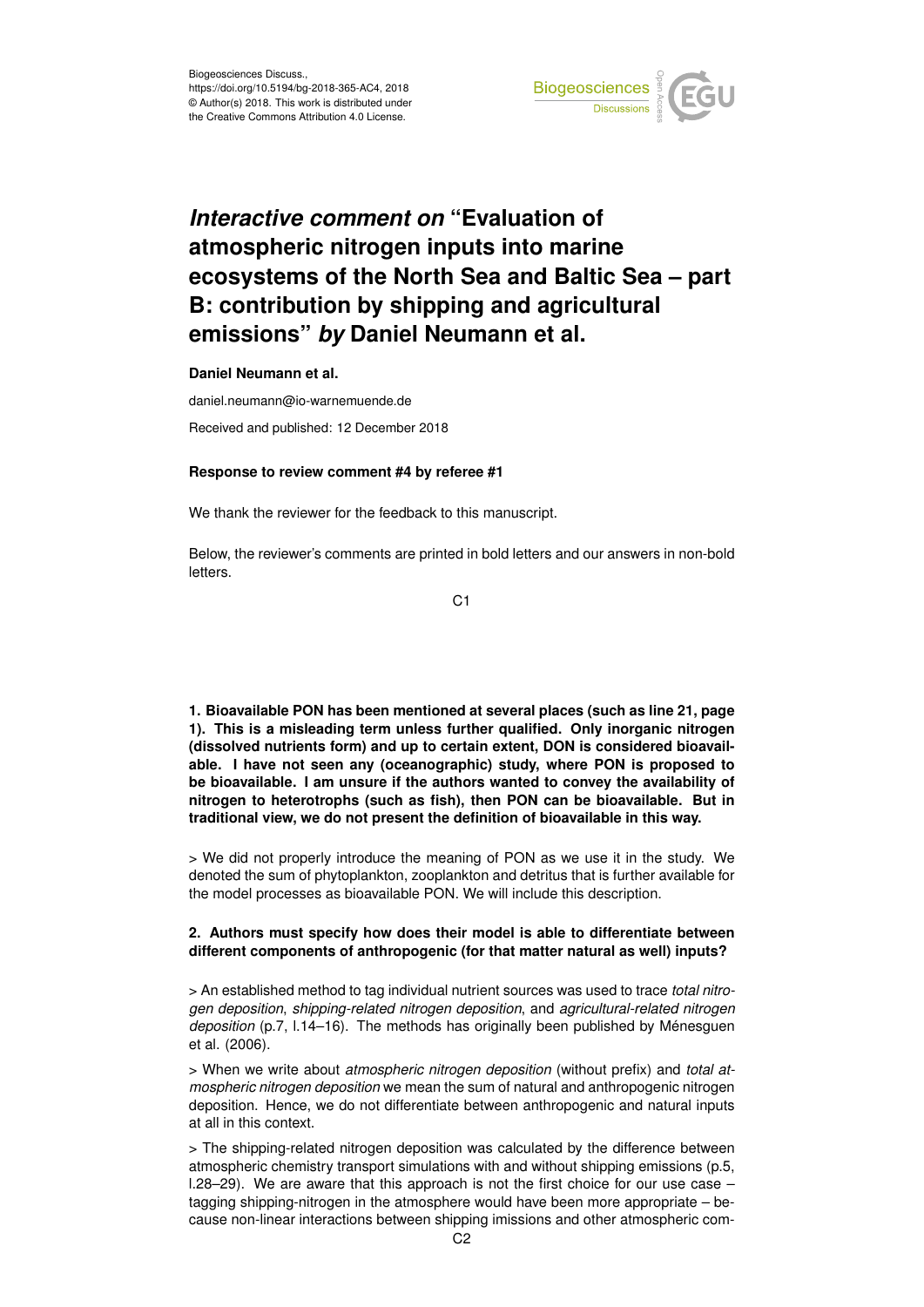pounds are neglected (*imissions* = atmospheric compounds that were *emitted* previously).

 $>$  The agricultural-related nitrogen deposition was estimated to be  $95\%$  of reduced nitrogen deposition (only ammonia and ammonium; p.5, l.30–32). This assumption is roughly valid because  $95\%$  to  $100\%$  of the ammonia emissions originate from agricultural activities and animal husbandry. We are aware that we ignore agricultural-related oxidized nitrogen emissions into the atmosphere, e.g.: nitrate from wind blown dust, nitrogen oxide and dinitrogen oxide emissions from plants, and nitrogen oxide emissions from combustion-driven agricultural vehicles. Therefore, we state that our study underestimates the agricultural contribution (p.5, l.32–33).

#### **3. No uncertainties are provided in the estimates. It is important to provide uncertainties (in all tables and texts, wherever an estimate is quoted) anyways but here it more important as % contribution difference of different processes in the two basins is not much.**

> We agree with the reviewer that it is important to provide uncertainties. Unfortunately, we simulated only one year with one model and are not able to provide the variation between different years or within a model ensemble. Hence, we are not able to provide uncertainty estimates. We see no possibilty to sufficiently reply to this criticism.

> Due to the high (unknown) uncertainty we do no statistical evaluation of the model results.

#### **4. What deposition velocities are used in the model to estimate deposition rates? These must also have large uncertainties.**

> We are not sure if understood the question correctly. If we miss-understood the

C3

question and answered it not correct, we kindly ask the reviewer to reformulate the question.

> The manuscript is quite long, which was critizied by several other reviewers. We were aware of that fact prior to submission and tried to keep some parts of the material and methods section as short as possible (it is still very long). Hence, we provided only brief references to publications, which explain the parameterization of the wet and dry deposition processes in CMAQ (p.5, l.12–14). We wrote a bit more about it in companion paper part A of this study (Neumann et al., 2018b; p.4, l.33 to p.6, l.2).

> A general overview of the processes and uncertainties: The wet deposition velocities (and the scavanging rates) are substance specific and they are subject to uncertainty. The nitrogen wet deposition considerably depends on the used meteorological forcing (see Neumann et al. (2018a) and Karl et al. (2018, previously *in prep.*) for details). In the case of particulate matter, the dry and wet deposition depends on the indiviual particle size distribution at each time step and location. The dry deposition depends on the surface roughness, which is not necessarily correctly represented in the model. There is no bi-directional flux of gas phase species between atmosphere and ocean or atmosphere and land surface included.

> We assessed the uncertainty introduced by the nitrogen deposition by using three atmospheric nitrogen deposition data sets as forcing for HBM-ERGOM simulations in anouther study (Neumann et al., 2018a). The differences between EMEP and our CMAQ data were very high. Moreover, the resultion of the meteorological forcing also impacted the nitrogen deposition pattern. Vivanco et al. (2017) evaluated the nitrogen deposition of several atmospheric chemistry transport models and found a wide spread in the results. In summary, yes, there are huge uncertainties in the atmospheric deposition. However, we are not aware of any marine biogeochemical study, which properly deals with the uncertainty in its atmospheric nutrient forcing.

#### **5. Chlorophyll is a pigment so how does one estimate relative contribution of**